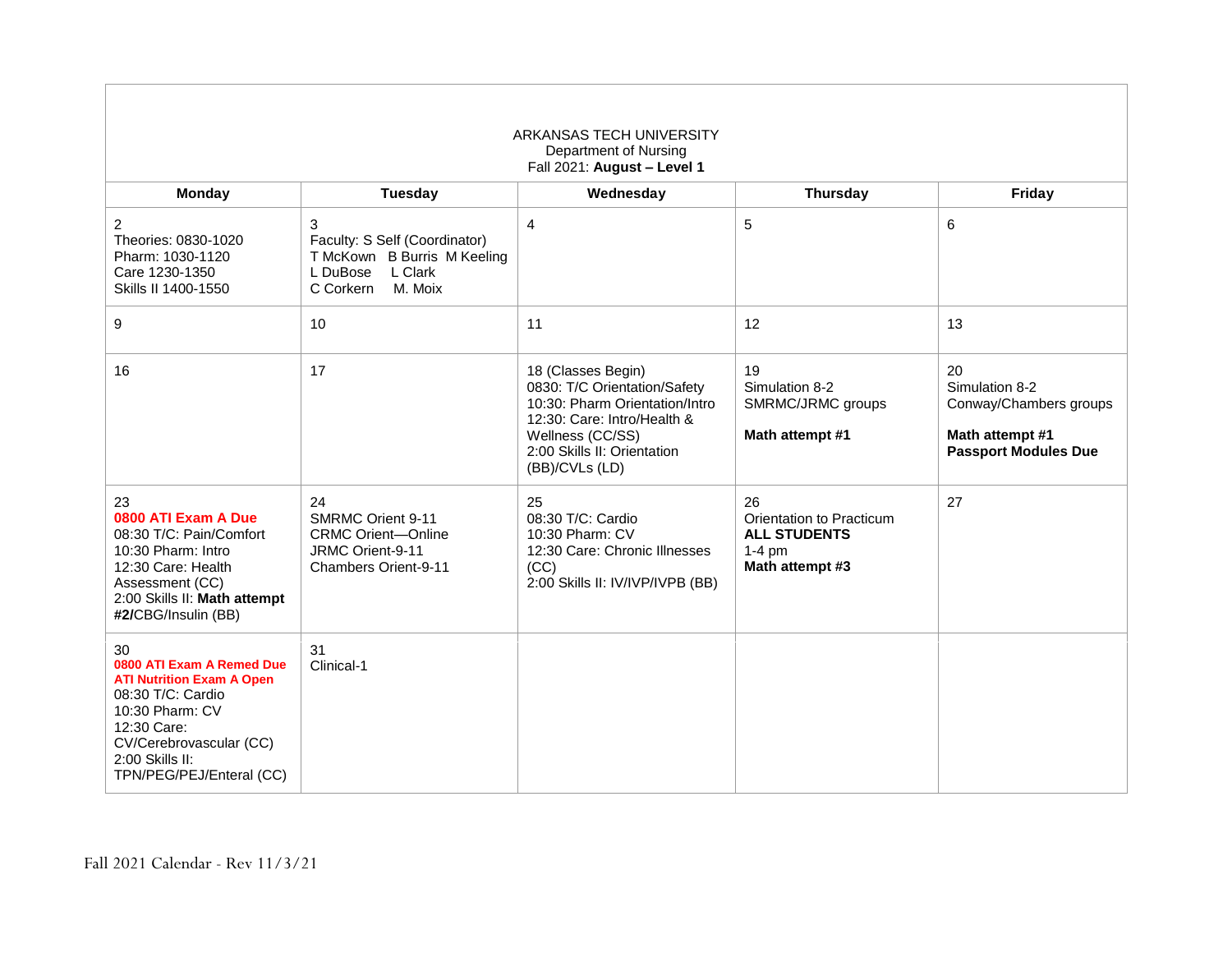| ARKANSAS TECH UNIVERSITY<br>Department of Nursing<br>Fall 2021: September<br>Level 1                                                                                                                     |                                                                |                                                                                                                                              |                              |                  |
|----------------------------------------------------------------------------------------------------------------------------------------------------------------------------------------------------------|----------------------------------------------------------------|----------------------------------------------------------------------------------------------------------------------------------------------|------------------------------|------------------|
| Monday                                                                                                                                                                                                   | Tuesday                                                        | Wednesday                                                                                                                                    | <b>Thursday</b>              | Friday           |
|                                                                                                                                                                                                          |                                                                | $\mathbf{1}$<br>08:30 T/C: Test I<br>10:30 Pharm: CV<br>12:30 Care: Culture/ Comm (SS)<br>2:00 Skills II: Exam 1 (CC)                        | $\overline{c}$<br>Clinical 1 | 3<br>Clinical 1  |
| 6<br><b>Labor Day</b>                                                                                                                                                                                    | $\overline{7}$<br>0800ATI Nutrition Exam A Due<br>Clinical 2   | 8<br>08:30 T/C: Rest/Sleep<br>10:30 Pharm: Test I<br>12:30 Care: Sleep (SS)<br>2:00 Skills II: Post-mortem/Dx.<br>Tests (LD)                 | 9<br>Clinical 2              | 10<br>Clinical 2 |
| 130800 ATI Nutrition Exam A<br><b>Remed Due and Nutrition Exam B</b><br>Open<br>08:30 T/C: Respiratory<br>10:30 Pharm: Resp<br>12:30 Care: Exam 1<br>2:00 Skills II: O2/Art.<br>Airways/Chest tubes (BB) | 14<br>Clinical 3                                               | 15<br>08:30 T/C: Resp<br>10:30 Pharm: Resp<br>12:30 Care: Respiratory (CC)<br>2:00 Skills II: Traction/Cast<br>Care/Post-op Care/Drains (CC) | 16<br>Clinical 3             | 17<br>Clinical 3 |
| 20 0800 ATI Nutrition Exam B Due<br>08:30 T/C: Resp/GI<br>10:30 Pharm: GI<br>12:30 Care: Hydration/<br>Nutrition (CC)<br>2:00 Skills II: Stomas/FMS/<br>Urinary diversions (CC)                          | 21<br>SIM: SMRMC Tuesday am/<br>CRMC Thursday pm<br>Clinical 4 | 22<br>08:30 T/C: GI<br>10:30 Pharm: GI<br>12:30 Care: Elimination (SS)<br>2:00 Skills II: Exam 2 (CC)                                        | 23<br>Clinical 4             | 24<br>Clinical 4 |
| 27 0800 ATI Nutrition Exam B<br><b>Remed Due</b><br>08:30 T/C: Stress/Adaptation<br>10:30 Pharm: Test 2<br>12:30 Care:<br>Vision/Hearing/Skin (CC)<br>2:00 Skills II: ATI Nutrition<br>Exam (TM/LD)      | 28<br>SIM: CRMC Tuesday am/<br>SMRMC Thursday pm<br>Clinical 5 | 29<br>08:30 T/C: Test 2<br>10:30 Pharm: Anti-infectives<br>12:30 Care: Lab Values (SS)<br>2:00 Skills II: Trachs (LD)                        | 30<br>Clinical 5             |                  |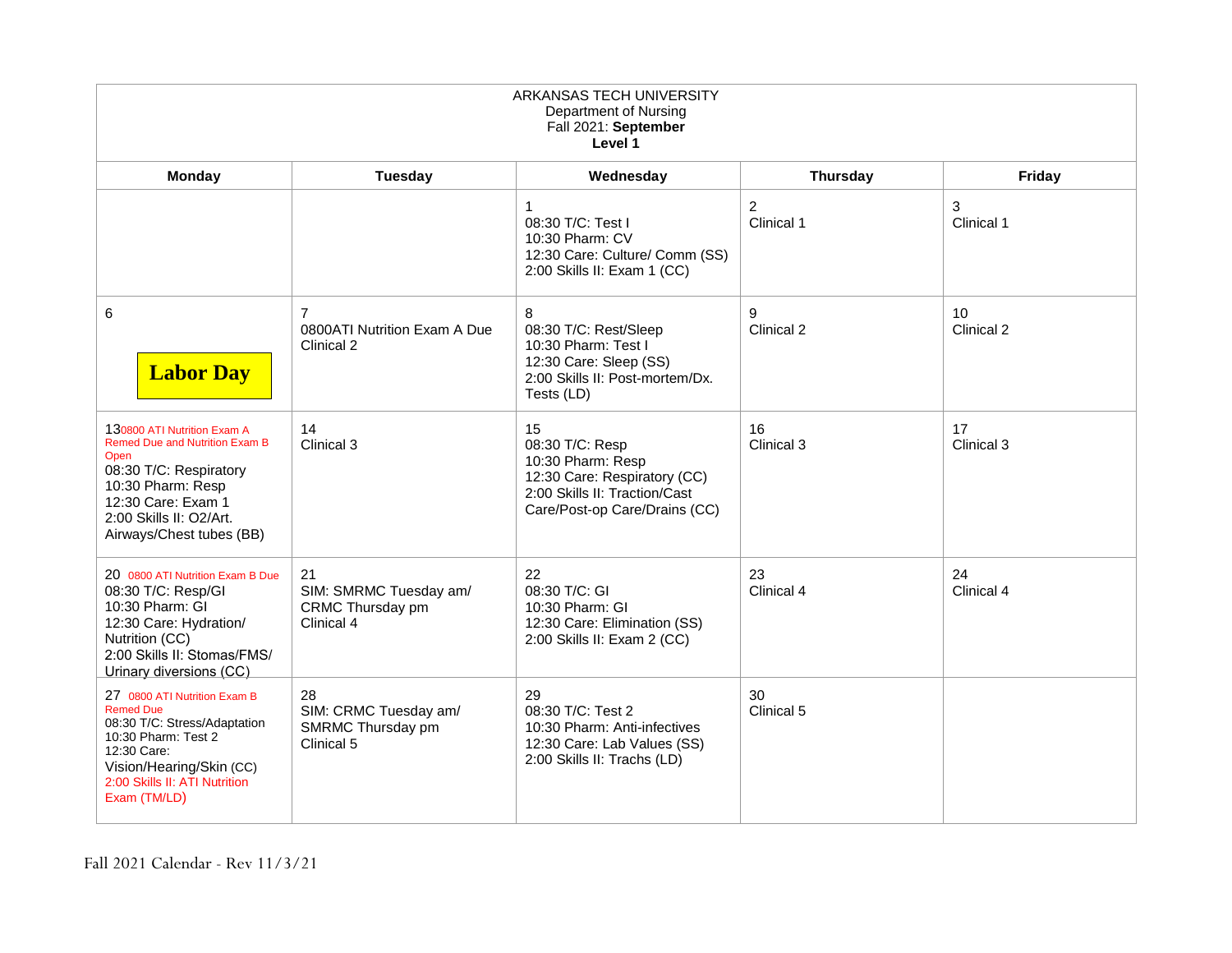| ARKANSAS TECH UNIVERSITY<br>Department of Nursing<br><b>Fall 2021</b><br>October - Level 1                                                                           |                                                                 |                                                                                                                                                    |                              |                            |
|----------------------------------------------------------------------------------------------------------------------------------------------------------------------|-----------------------------------------------------------------|----------------------------------------------------------------------------------------------------------------------------------------------------|------------------------------|----------------------------|
| <b>Monday</b>                                                                                                                                                        | <b>Tuesday</b>                                                  | Wednesday                                                                                                                                          | <b>Thursday</b>              | Friday                     |
|                                                                                                                                                                      |                                                                 |                                                                                                                                                    |                              | $\mathbf{1}$<br>Clinical 5 |
| 4<br>08:30 T/C: Kidney/GU<br>10:30 Pharm: Antibiotics<br>12:30 Care: Exam 2<br>2:00 Skills II:<br>Heat/Cold/Binders/Bandages<br>(LD)                                 | 5<br>SIM: Chambers Fri am/<br>JRMC Tues pm<br>Clinical 6        | 6<br>08:30 T/C: Kidney/GU<br>10:30 Pharm:<br>Antifungals/protozoal<br>12:30 Care: Pharm/<br>Supplements (SS)<br>2:00 Skills II: NG Tubes (BB)      | $\overline{7}$<br>Clinical 6 | 8<br>Clinical 6            |
| 11<br>08:30 T/C: Acid/Base<br>10:30 Pharm: Anti-helmintics<br>12:30 Care: Legal/Ethical (SS)<br>2:00 Skills II: ECG (MMD)                                            | 12<br>Off day                                                   | 13<br>08:30 T/C: Fluid & Electrolyte<br>10:30 Care: Sexuality/ Self-<br>Actualization (CC)<br>1230-1400 Pharm: Test 3<br>2:00 Skills II: ECG (MMD) | 14                           | 15<br><b>Fall Break</b>    |
| 18<br>08:30 T/C: Fluid/Electrolyte<br>10:30 Pharm: CV-<br>Antidysrhythmics<br>12:30 Care: Mental Health (SS)<br>2:00 Skills II: ECG<br>quiz/Isolation/Radiation (CC) | 19<br>Clinical 7<br>SIM: CRMC Thurs am/<br><b>SMRMC Tues pm</b> | 20<br>08:30 T/C: Test 3<br>10:30 Pharm: Antianginals<br>12:30 Care: Relationships/Roles(SS)<br>2:00 Skills II: Bladder<br>Irrigation/Blood (BB)    | 21<br>Clinical 7             | 22<br>Clinical 7           |
| 25<br>08:30 T/C: Endocrine<br>10:30 Pharm: CV<br>12:30 Care: Exam 3<br>2:00 Skills II: Exam 3 (CC/LC)                                                                | 26<br>Clinical 8<br>SIM: SMRMC Thurs am/<br>CRMC Tues pm        | 27<br>08:30 T/C: Endocrine<br>10:30 Pharm: Test 4<br>12:30 Care: Safety/Security(CC)<br>2:00 Skills II: Practice (LD/LC)                           | 28<br>Clinical 8             | 29<br>Clinical 8           |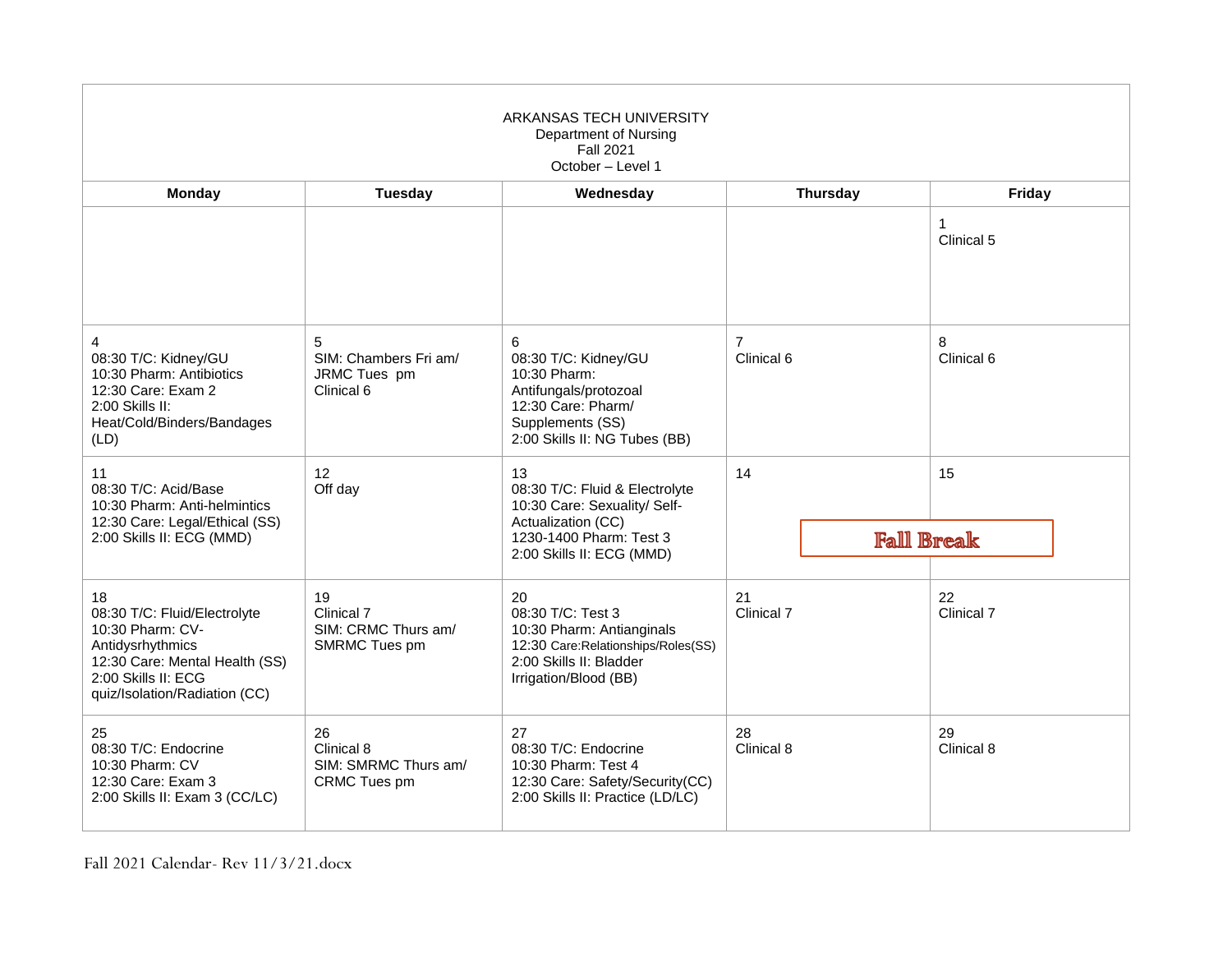| ARKANSAS TECH UNIVERSITY<br>Department of Nursing<br><b>Fall 2021</b><br>November - Level 1                                                                                       |                                                                       |                                                                                                                                       |                                                 |                        |
|-----------------------------------------------------------------------------------------------------------------------------------------------------------------------------------|-----------------------------------------------------------------------|---------------------------------------------------------------------------------------------------------------------------------------|-------------------------------------------------|------------------------|
| <b>Monday</b>                                                                                                                                                                     | <b>Tuesday</b>                                                        | Wednesday                                                                                                                             | <b>Thursday</b>                                 | Friday                 |
| $\mathbf{1}$<br>0800 ATI Fund B Exam Open<br>08:30 T/C: Musculoskeletal<br>10:30 Pharm: Endocrine<br>12:30 Care: MSK (CC)<br>2:00 Skills II: Practice (LD/LC)                     | $\overline{2}$<br>Clinical 9<br>SIM: JRMC Tues am/<br>Chambers Fri pm | 3<br>08:30 T/C: Test 4<br>10:30 Pharm: Endocrine<br>12:30 Care: Exercise/Falls (SS)<br>2:00 Skills II: Practice (BB/LC)               | $\overline{4}$<br>Clinical 9                    | 5<br>Clinical 9        |
| 8<br>0800 ATI Fund Exam B Due<br>08:30 T/C: Sensory<br>10:30 Pharm: Endocrine<br>12:30 Care: Neurocog (SS)<br>2:00 Skills II: Practice (CC/LC)                                    | 9<br>Clinical 10                                                      | 10 08:30 T/C: Neuro<br>10:30 Pharm: Endocrine<br>12:30 Care:<br>Endocrine/Immune(CC)<br>2:00 Skills II: Final Checkoffs<br>(LC/CC/BB) | 11<br>Clinical 10                               | 12<br>Clinical 10      |
| 15 0800 ATI Exam B Fund Remed<br><b>Due</b><br>08:30 T/C: Neuro<br>10:30 Pharm: Test 5<br>12:30 Care: Loss/Death/<br>Palliative Care (SS)<br>2:00 Skills II: Checkoffs<br>(LD/LC) | 16<br>Make up Clinical                                                | 17<br>08:30 T/C: Test 5<br>10:30 Pharm: Review<br>1230 Care: Field Trip?<br>2:00 Skills II: Checkoffs (BB/LC)                         | 18<br>Skills II: Checkoffs<br>1:00-3:00 (LC/LD) | 19<br>Make up Clinical |
| 22 0800 NCLEX Portfolio Due<br>08:30 T/C: Fundamental Exam<br>(ATI)<br>10:30 Pharm: ??<br>12:30 Care: Exam 4<br>2:00 Skills II: Checkoffs:<br>Makeups (LC)                        | 23<br>Make up Clinical                                                | 24                                                                                                                                    | 25<br><b>Thanksgiving Holidays</b>              | 26                     |
| 29<br><b>ATI Fund Exam Remed Due</b><br>@ MN<br>08:30 T/C: Remediation<br>10:30 Pharm: Remediation<br>2:00 Skills II: Checkoffs:<br>Makeups (LD)                                  | 30<br>Make up Clinical                                                |                                                                                                                                       |                                                 |                        |

Fall 2021 Calendar - Rev 11/3/21.docx